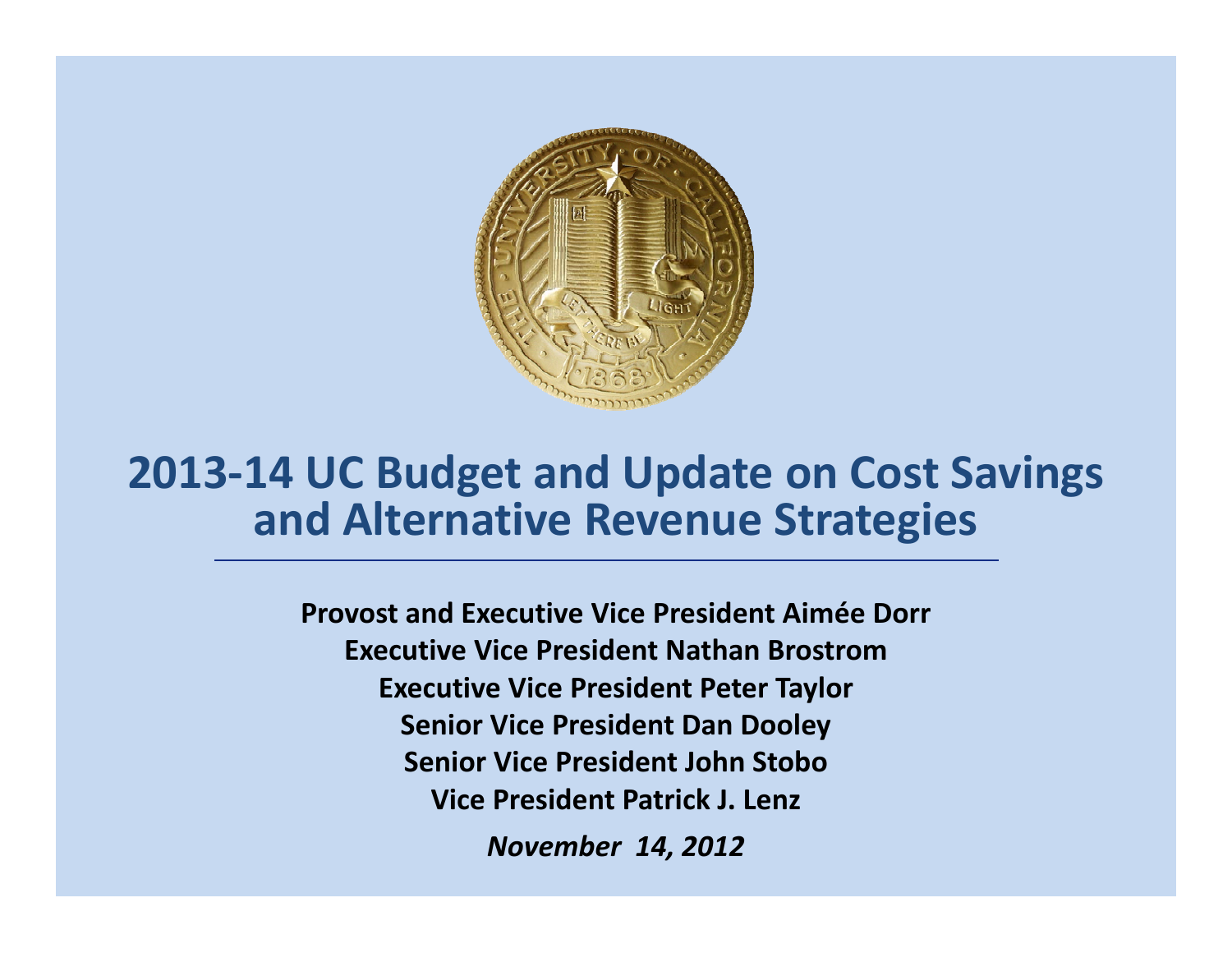

# Today's Presentation

- Update on alternative strategies discussed at September Regents' retreat
	- –– Many strategies are incorporated into UC's 2013-14 budget plan
	- –Others will be implemented over the longer term
- Presentation of UC's 2013‐14 budget plan
	- – Passage of Proposition 30 provides an opportunity for a multi-year funding path to fiscal stability
	- –Regents are being asked to approve the budget plan
	- –– No tuition increase is proposed at today's meeting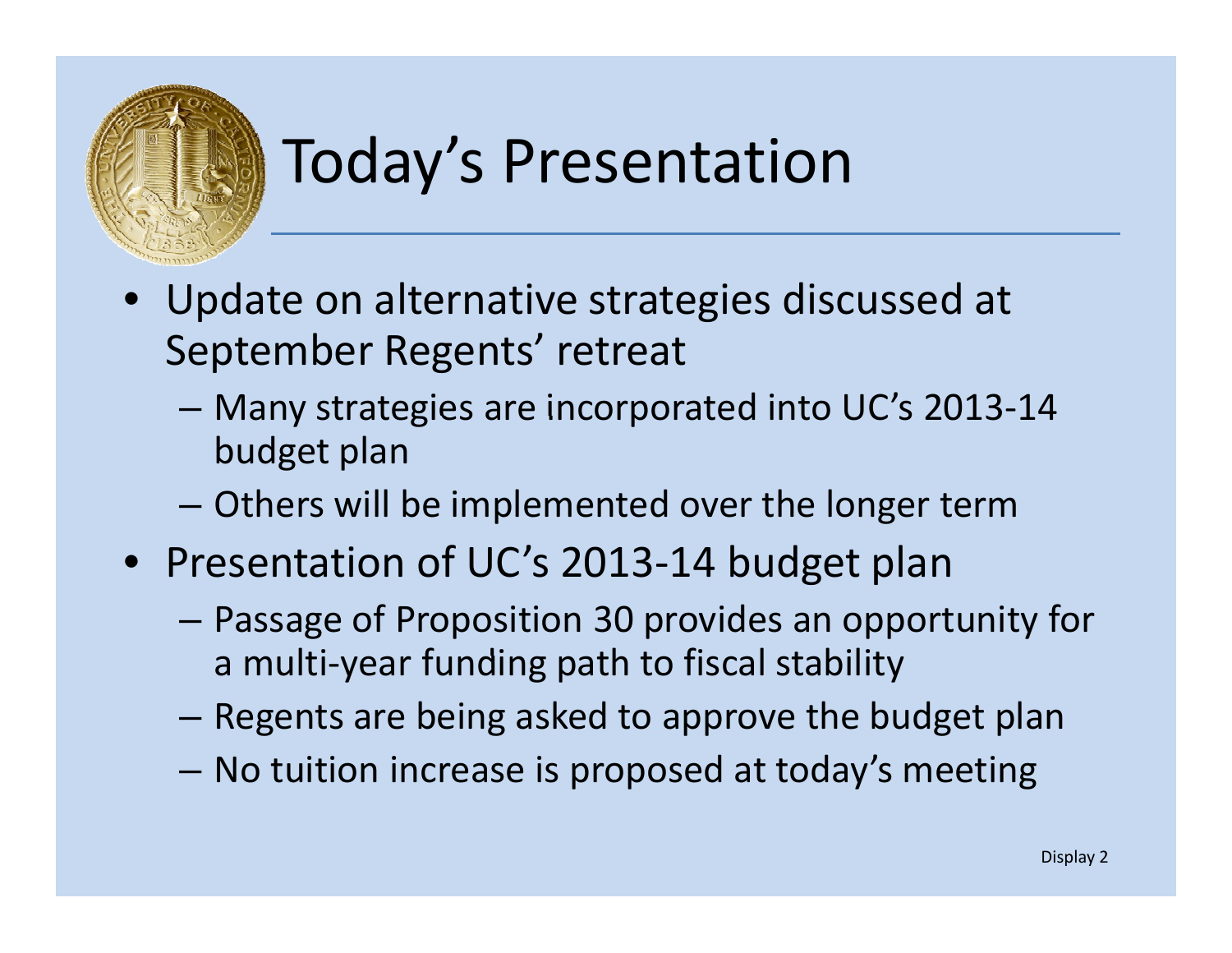

## November Election Results Are Very Positive for the State and UC

- Passage of Proposition 30:
	- – Provides State with revenue to help address ongoing structural deficit as economy recovers
	- – Creates an opportunity for UC to move forward with stability and greater certainty
	- – Holds the promise of support for <sup>a</sup> multi‐year funding plan for UC
- UC is extremely grateful to all those who supported the Governor's initiative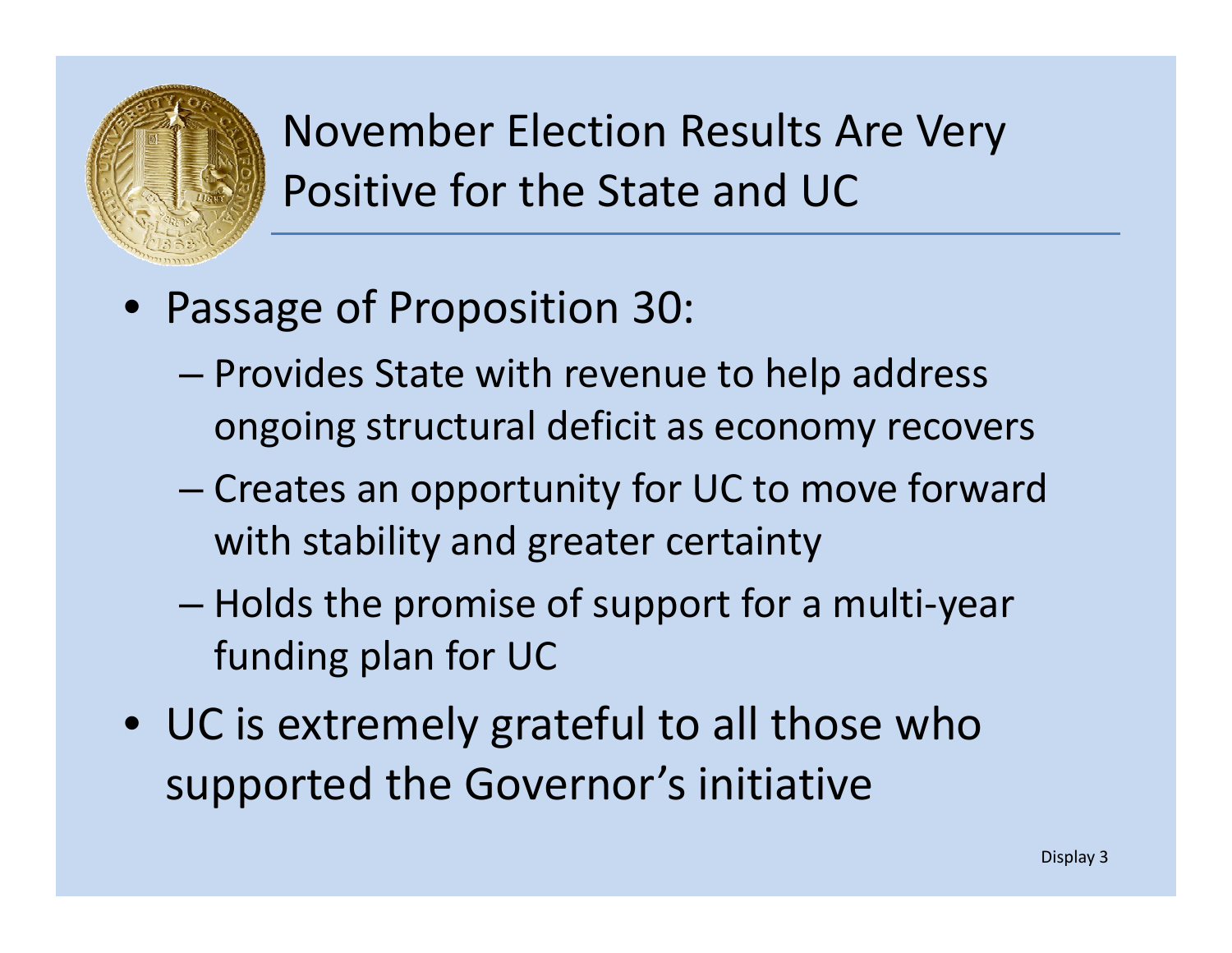

# What Proposition 30 Does and Does Not Do

- •• UC's budget will not be cut further
- State revenue from the 2012‐13 tuition increase deferral will be built into the 2013‐14 budget
- While the proposition does not provide funding specifically to UC, it does provide resources for the State to reinvest in higher education
- It does not make up for past base budget cuts, but it does hold the promise of funding stability through <sup>a</sup> multi‐year agreement with the State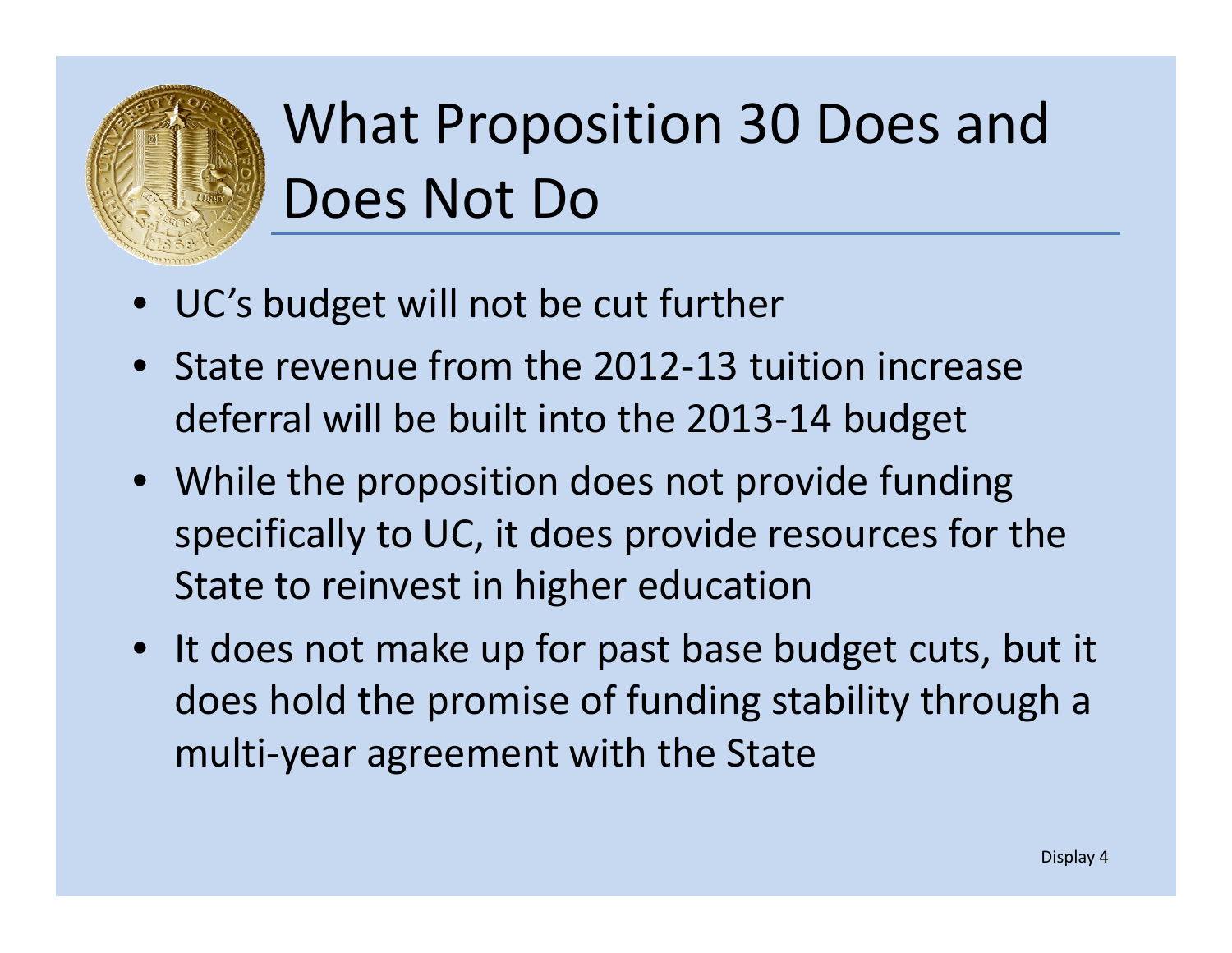

# Where we are today

- • Passage of Proposition 30 provides <sup>a</sup> path forward for UC that involves successful execution of four essential elements of <sup>a</sup> long‐term funding plan:
	- – $-$  Stable and predictable funding from the State
	- –– Leveraging of alternative revenue
	- –Achieving administrative efficiencies
	- Moderate and stable tuition and fee plan
- UC has already made significant progress in reducing costs and securing alternative revenues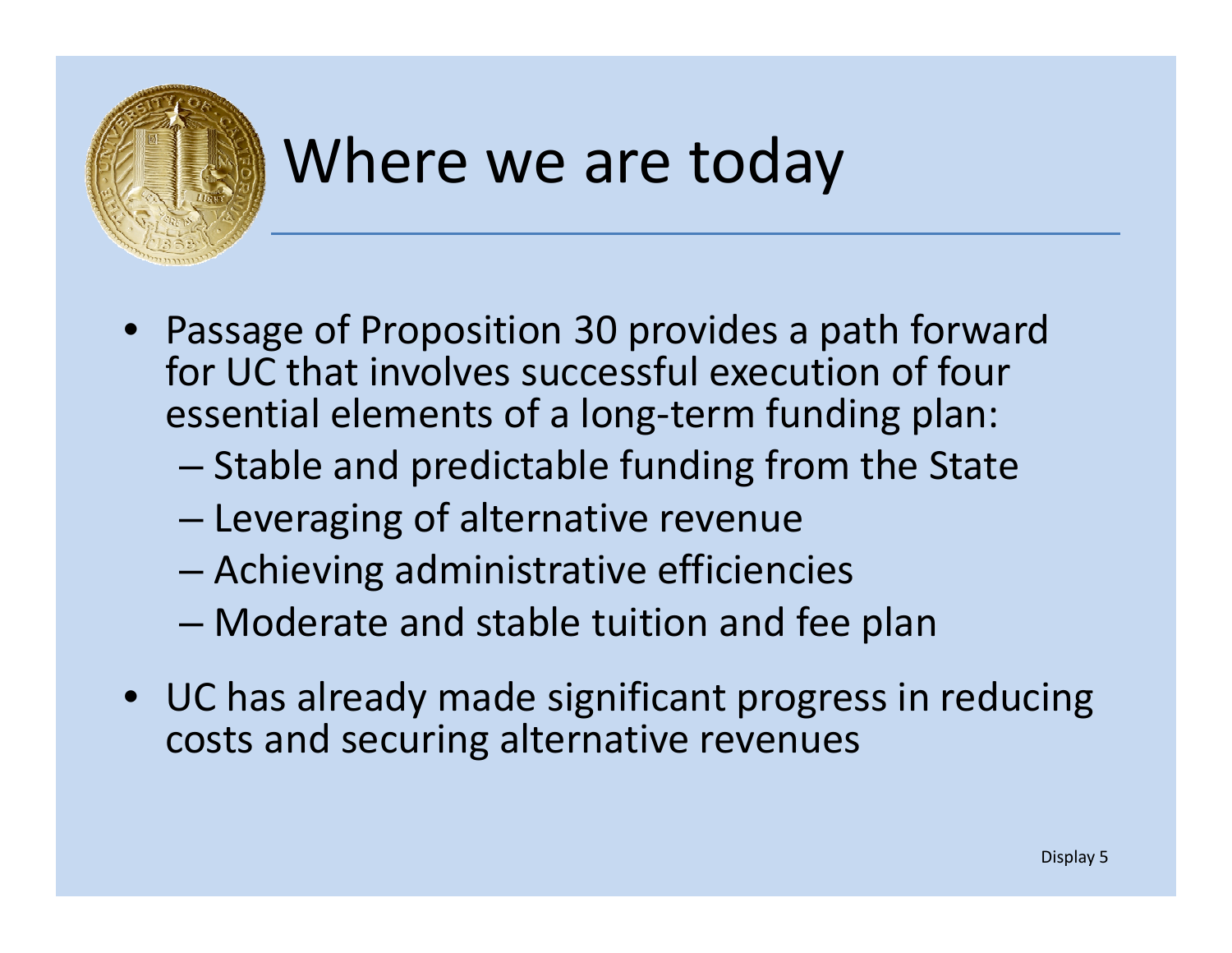

# Where we are today

- UC's long-term planning must address budget challenges associated with:
	- Nearly \$900M of State funding cuts since 2007‐08
	- –– Significant ongoing cost increases, averaging \$300M or more each year
	- $-$  The need to reinvest in the quality of core academic programs (such as enhancing undergraduate student support, increasing graduate student support, reducing the student‐ faculty ratio, and reducing the faculty salary gap)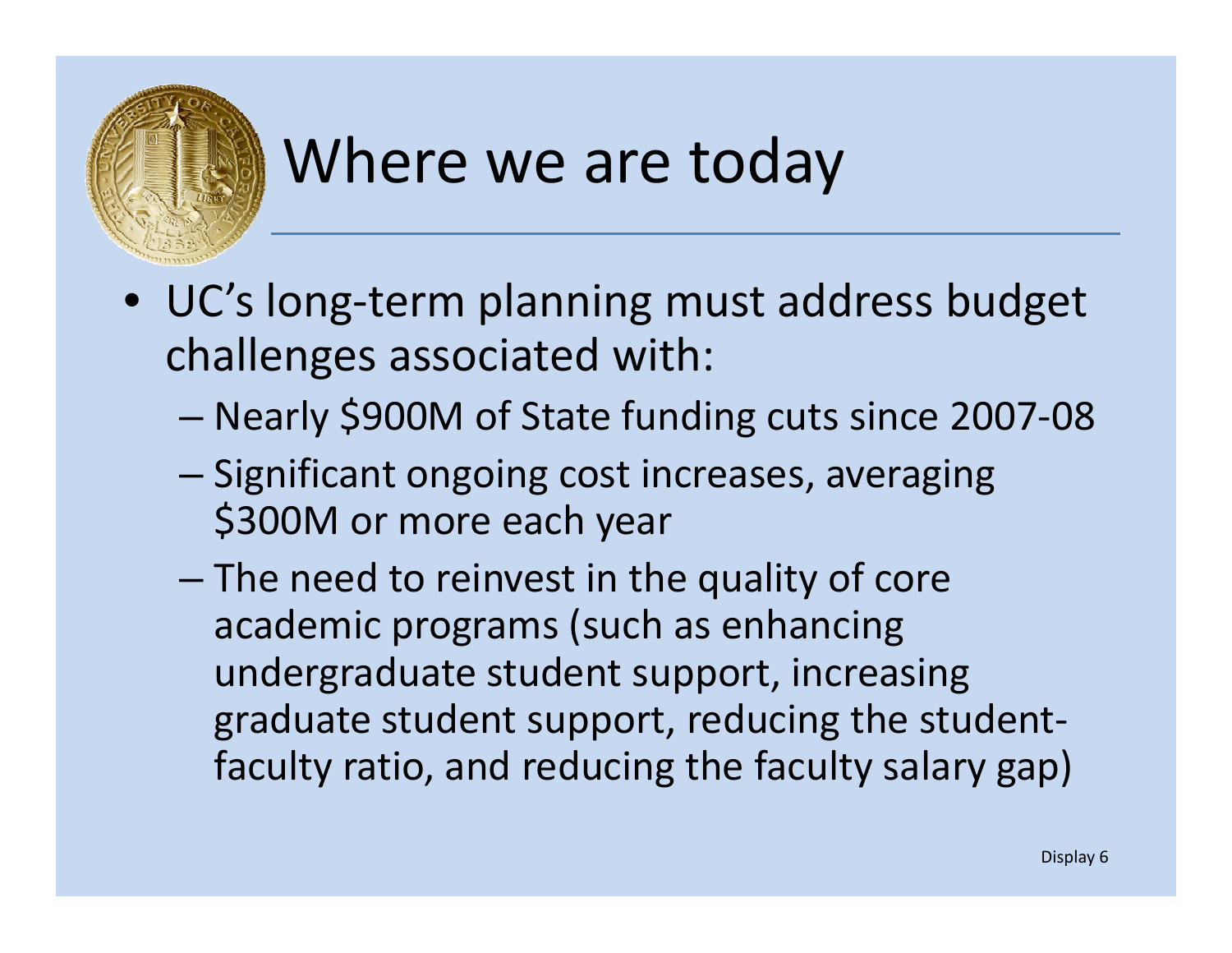

# Update on Alternative Strategies

Display 7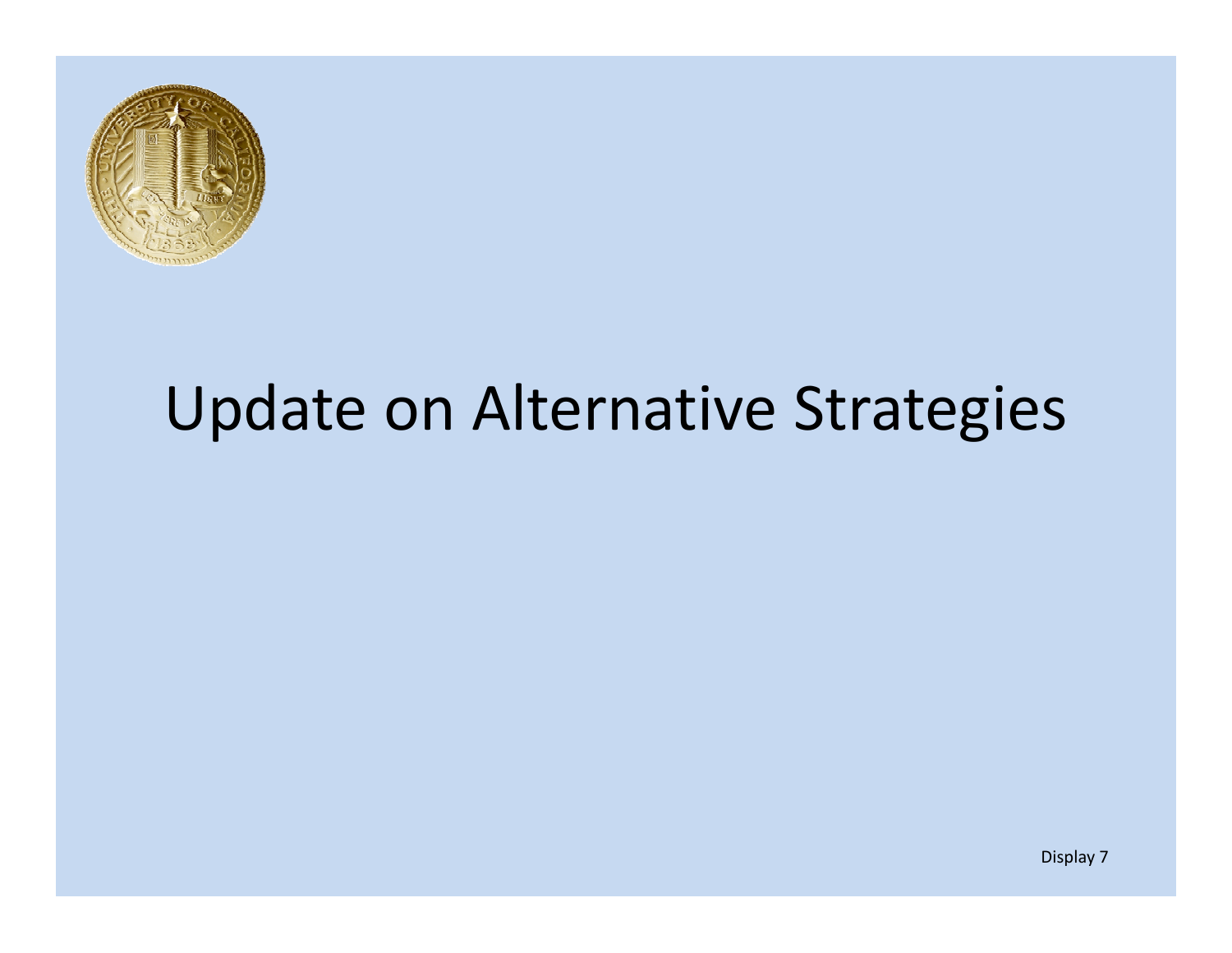

Current Efforts to Reduce Costs and Increase Alternative Revenues

- •• Existing efficiency initiatives are on track to save \$500M over <sup>5</sup> years – of which two‐thirds are expected to accrue to UC's core-funded programs
- Savings and other positive impacts have been achieved from <sup>a</sup> wide range of aggressive strategies across the University's enterprise
- The \$500M of positive fiscal impacts are built into the longer‐term planning to meet UC's funding needs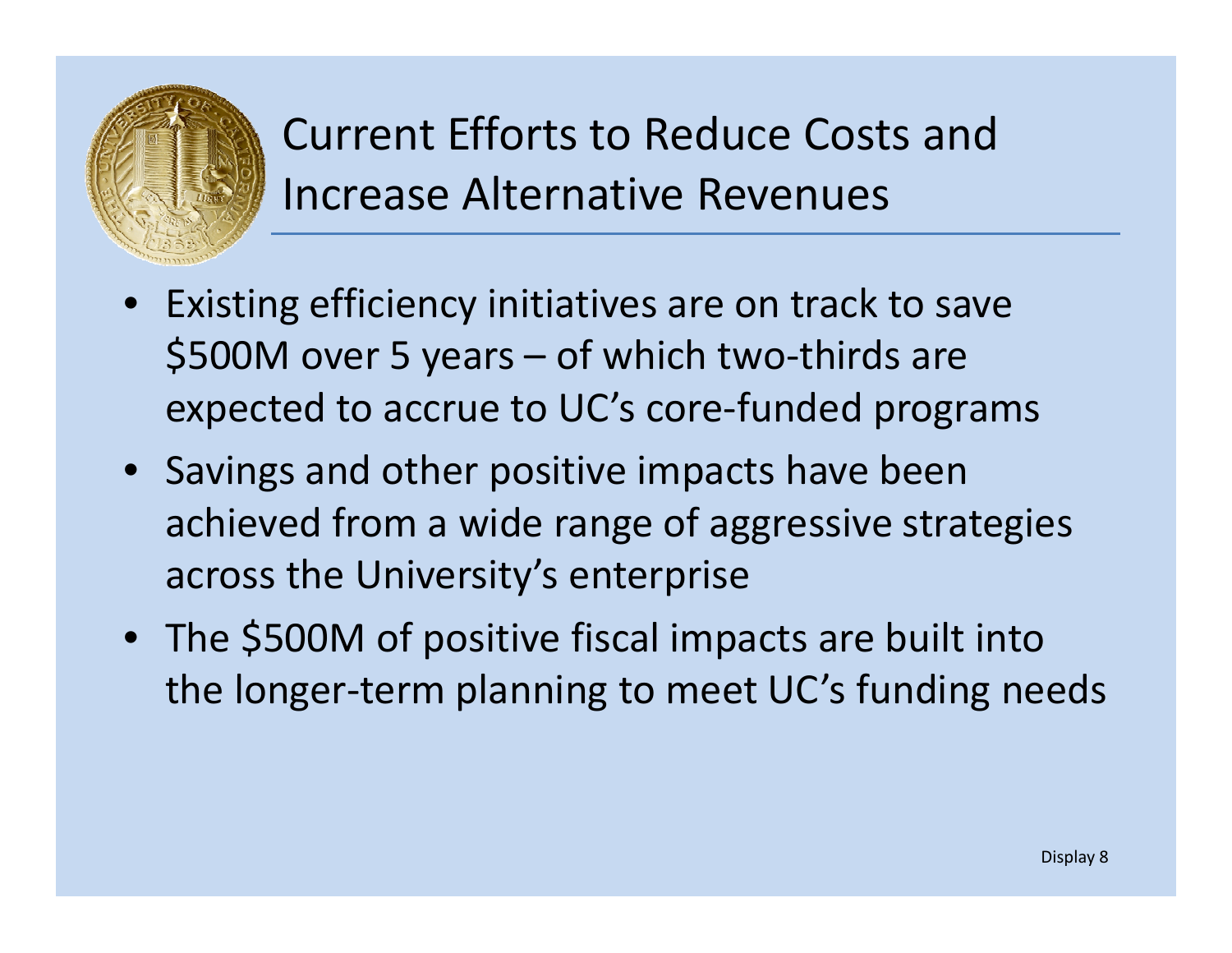

## Efficiency Initiatives Underway (34 projects)

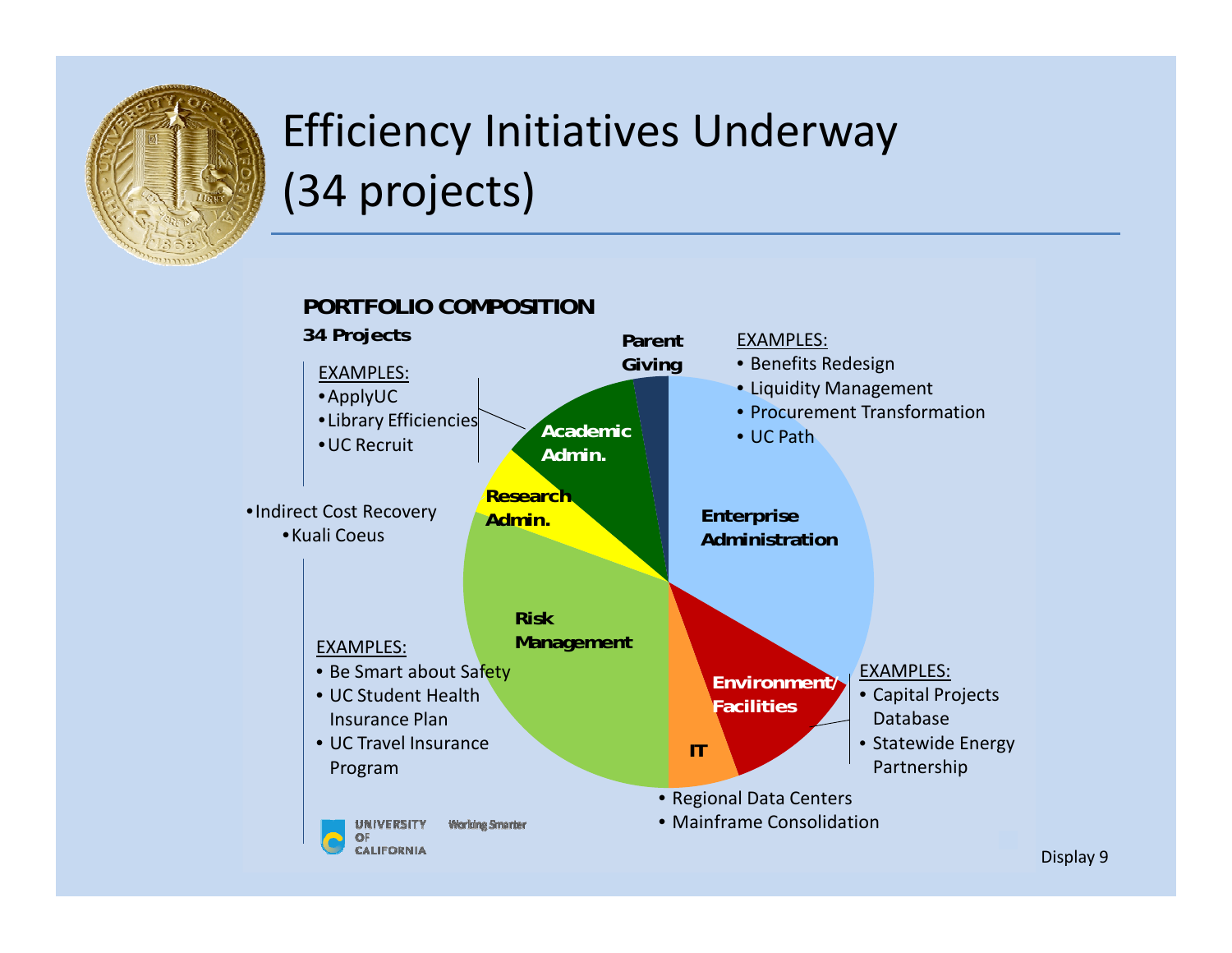

## Efficiency Initiatives (Year 2): Revenue ‐Contributing Projects by Campus



NOTE: Liquidity Management (STIP/TRIP) operations preceded new Working Smarter project efforts begun in 2010.

Working Smarter captures only the incremental benefit from new efforts within project scope.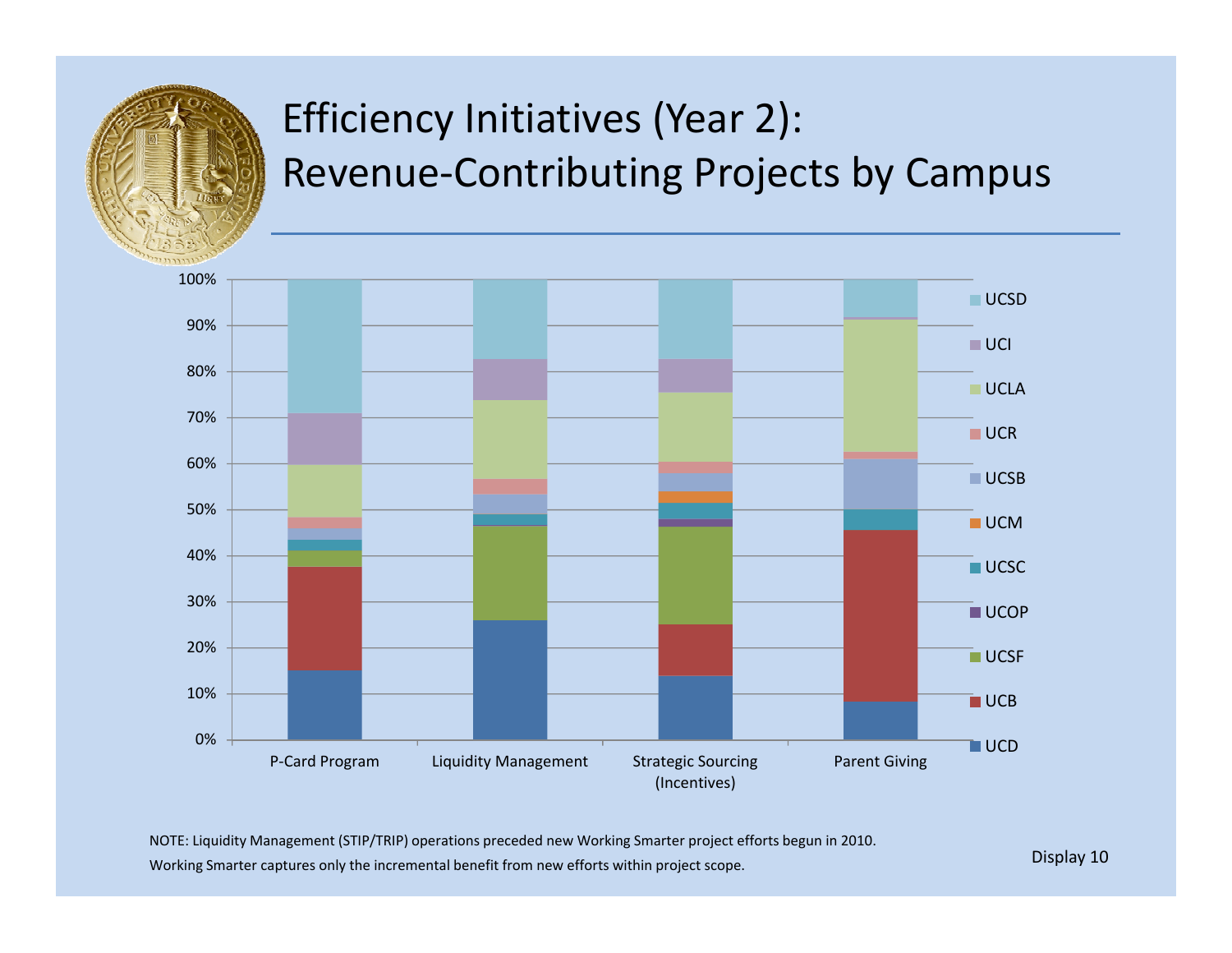

A Number of Potential Strategies Assumed in 2013-14 Budget Plan

- • Strategies fall into three primary categories:
	- –– Balance Sheet Strategies
	- –Business and Finance Strategies
	- –Enrollment, Tuition, and Financial Aid Strategies
- Strategies likely to generate fiscal impacts in short term are being implemented in 2013‐14
- Other strategies will generate fiscal impacts in future years
- Academic strategies may be pursued but aren't expected to generate significant revenues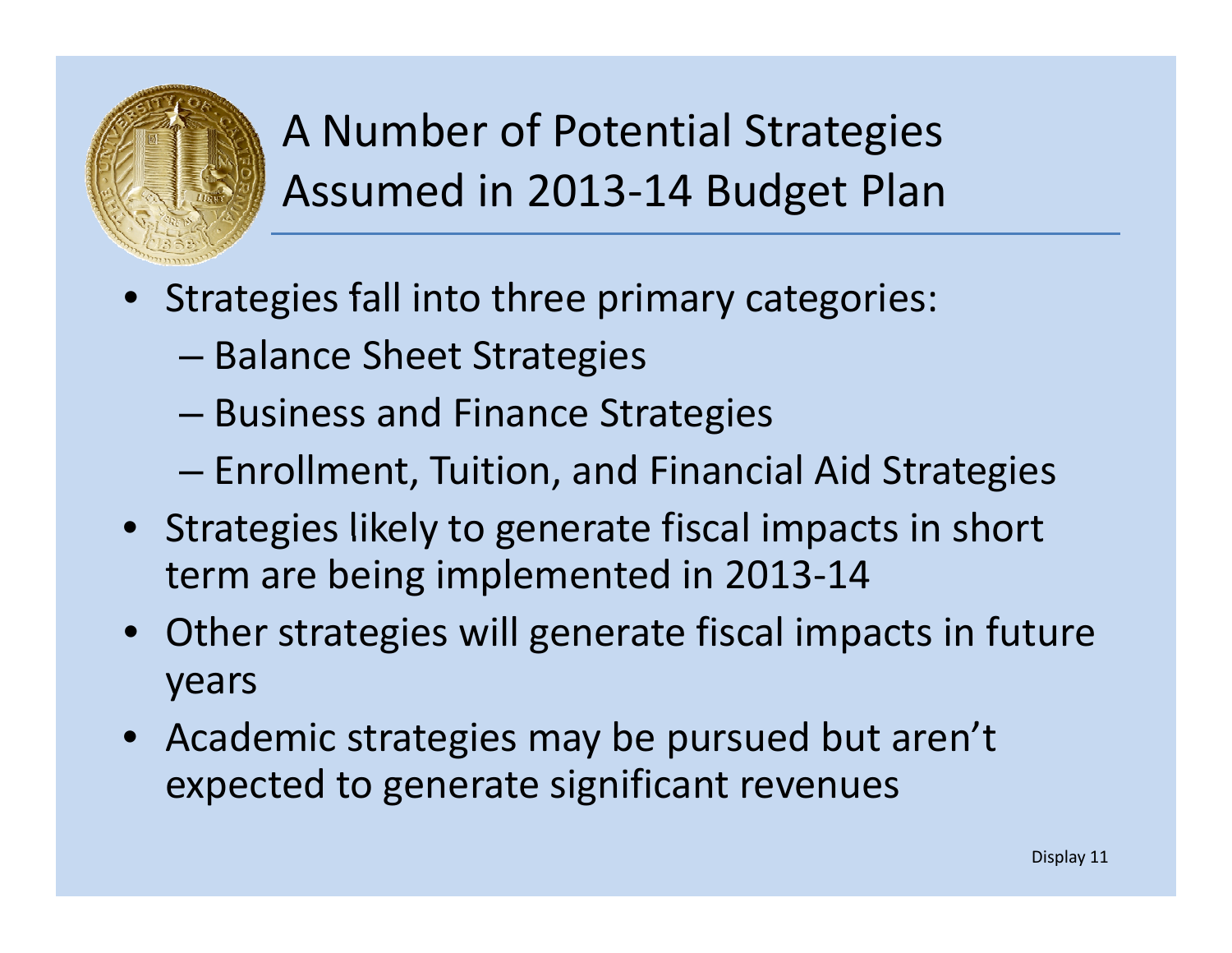

### Strategies Being Implemented in 2013‐14

 $\bullet$  Asset management opportunities (restructuring working capital from 70%/30% for STIP/TRIP)

\$20M in 2013‐14, with an additional \$20M in g subsequent years

• Expanded utilization of systemwide contracts to to

\$20M in 2013‐14, with up to a total of \$50M possible over several years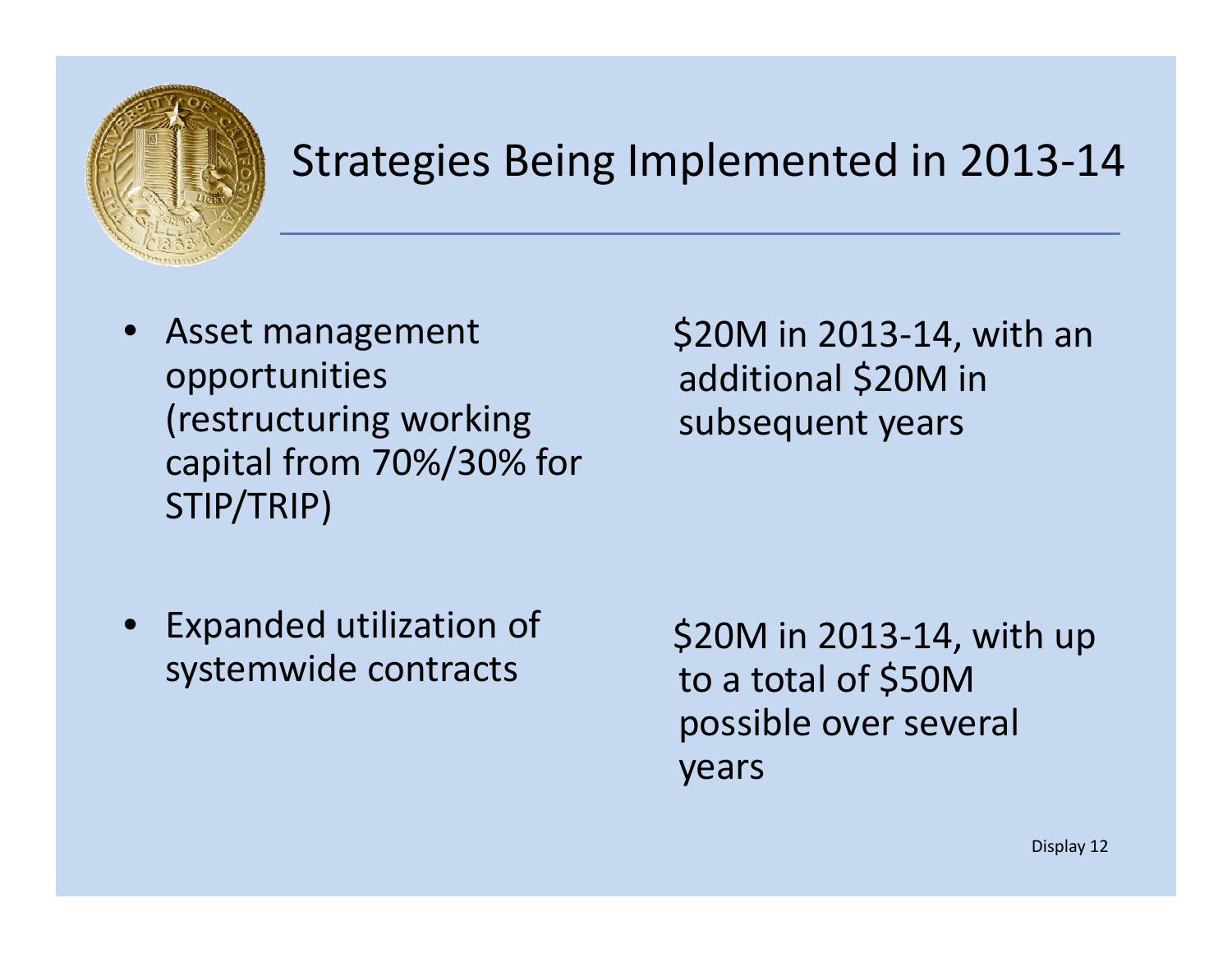

### Strategies Being Implemented in 2013‐14

- $\bullet$ • Renewed efforts to secure approval of restructuring State lease revenue bonddebt
- • Reducing costs in health and welfare benefits (many options being reviewed)

An estimated \$80M in 2013‐14 and in subsequent years for operating budget

Reduced cost increases by 50% in 2013, including over \$11M in core funds; most opportunities in 2014‐15 and after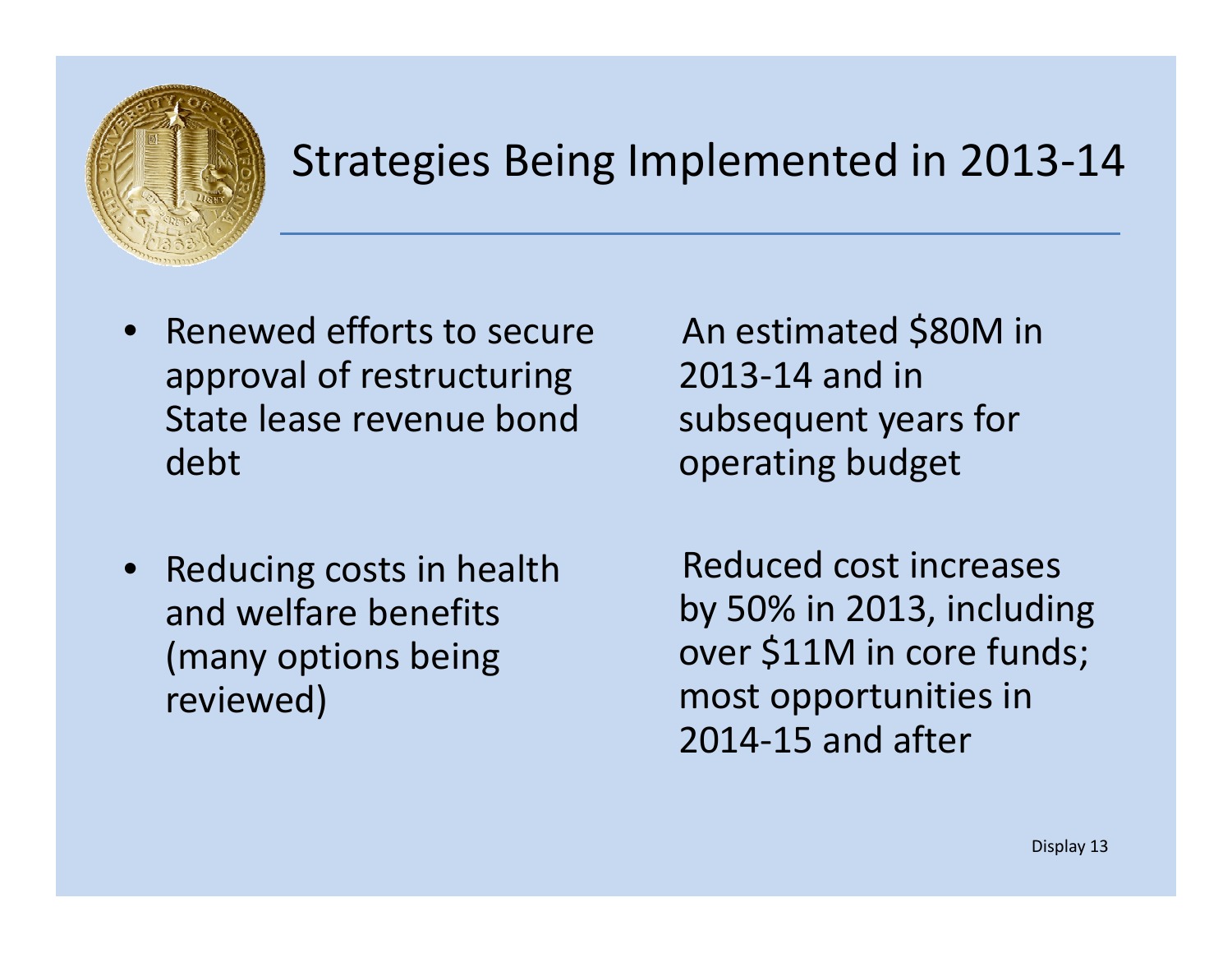

### Strategies Being Implemented in 2013‐14

•• Increase nonresident enrollment

At least \$23M additional revenue from NRST in 2013‐14; more possible in subsequent years

• Financial aid strategies including changes in financial aid model

Opportunities to minimize future return‐to‐aid costs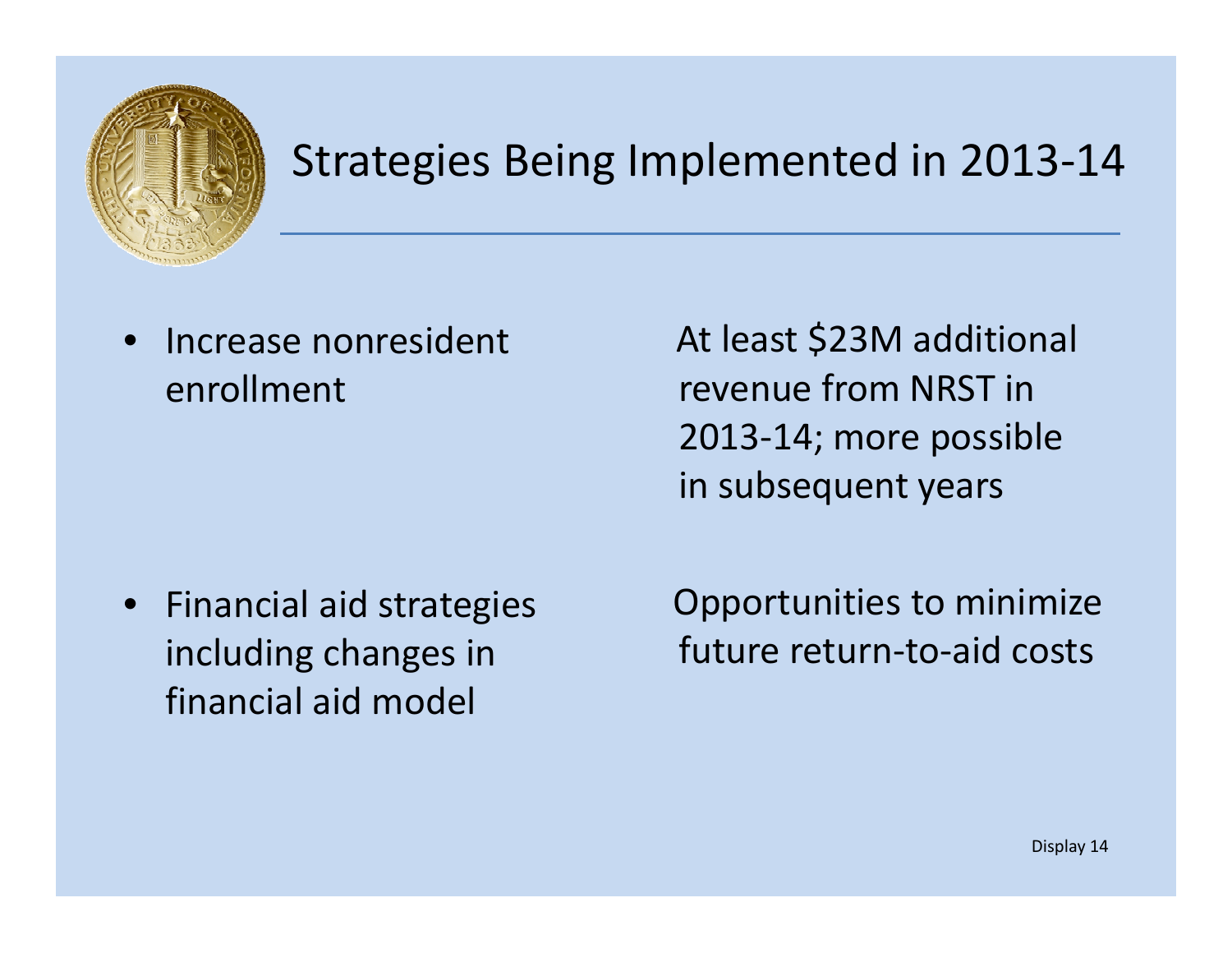

## Other Potential Strategies Requiring Longer Time to Implement

•**•** Consolidation of medical center infrastructure andclinical services

- Self‐insured
- •• Reconsider UCRP and annuitant health

Could save \$50M, which could be used to provide programmatic support for health professional schools; possible implementation not likely until 2014‐15

Savings TBD; if pursued, implementation not likely until 2014‐15 or after

Savings TBD; if pursued,<br>implementation not likely until 2014‐15 or after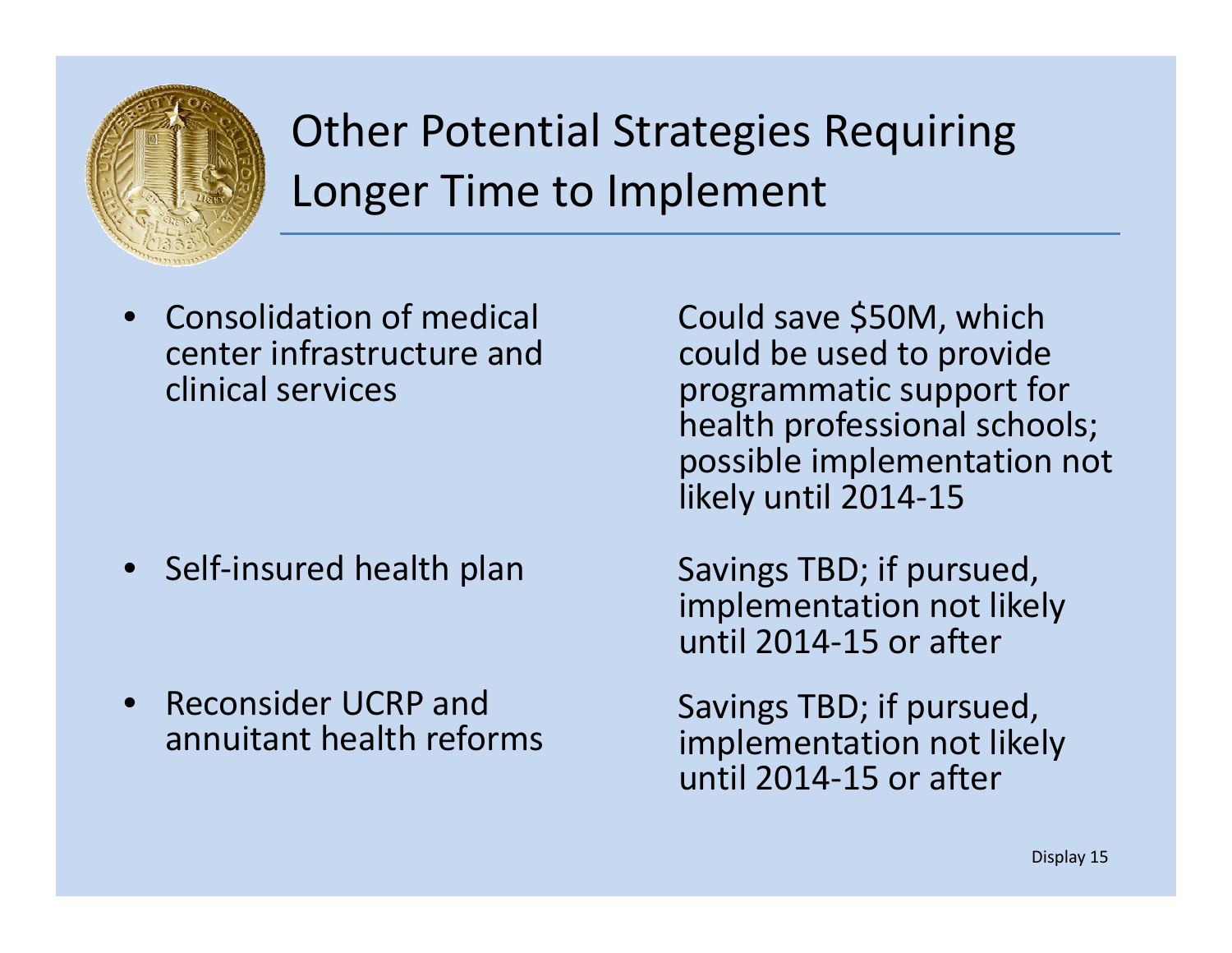

## Other Potential Strategies Requiring Longer Time to Implement

•Improve technology transfer Requires significant upfront

investment; payoff would only be realized after many years

- •
- •● Cohort-based tuition No
- •• Online education

Parking asset transfer **Under full evaluation but faces** considerable obstacles

> No savings but greater predictability in tuition levels

 Upfront investment with uncertain savings and revenue opportunities in the future

Display 16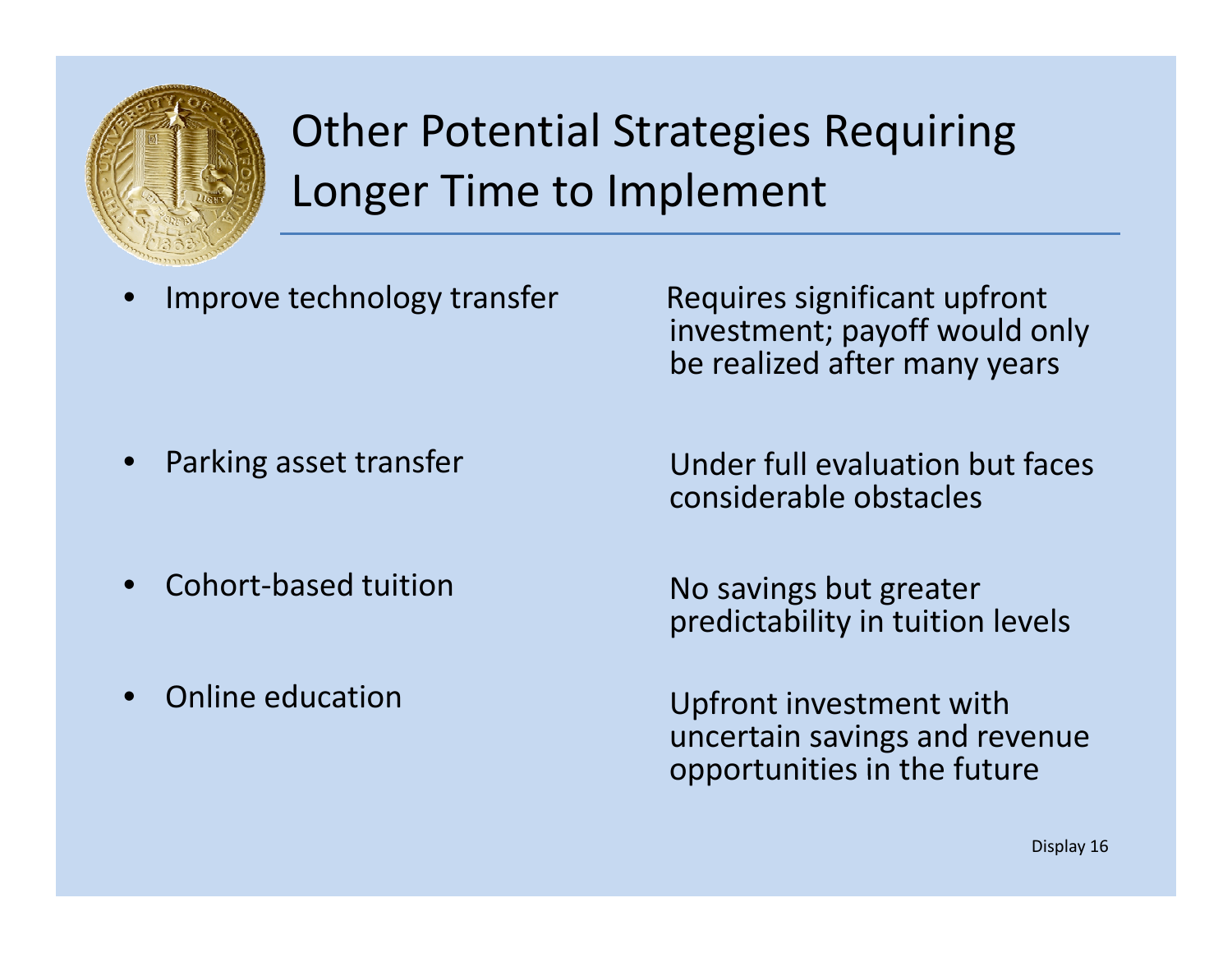

# 2013‐14 UC Budget Plan

Display 17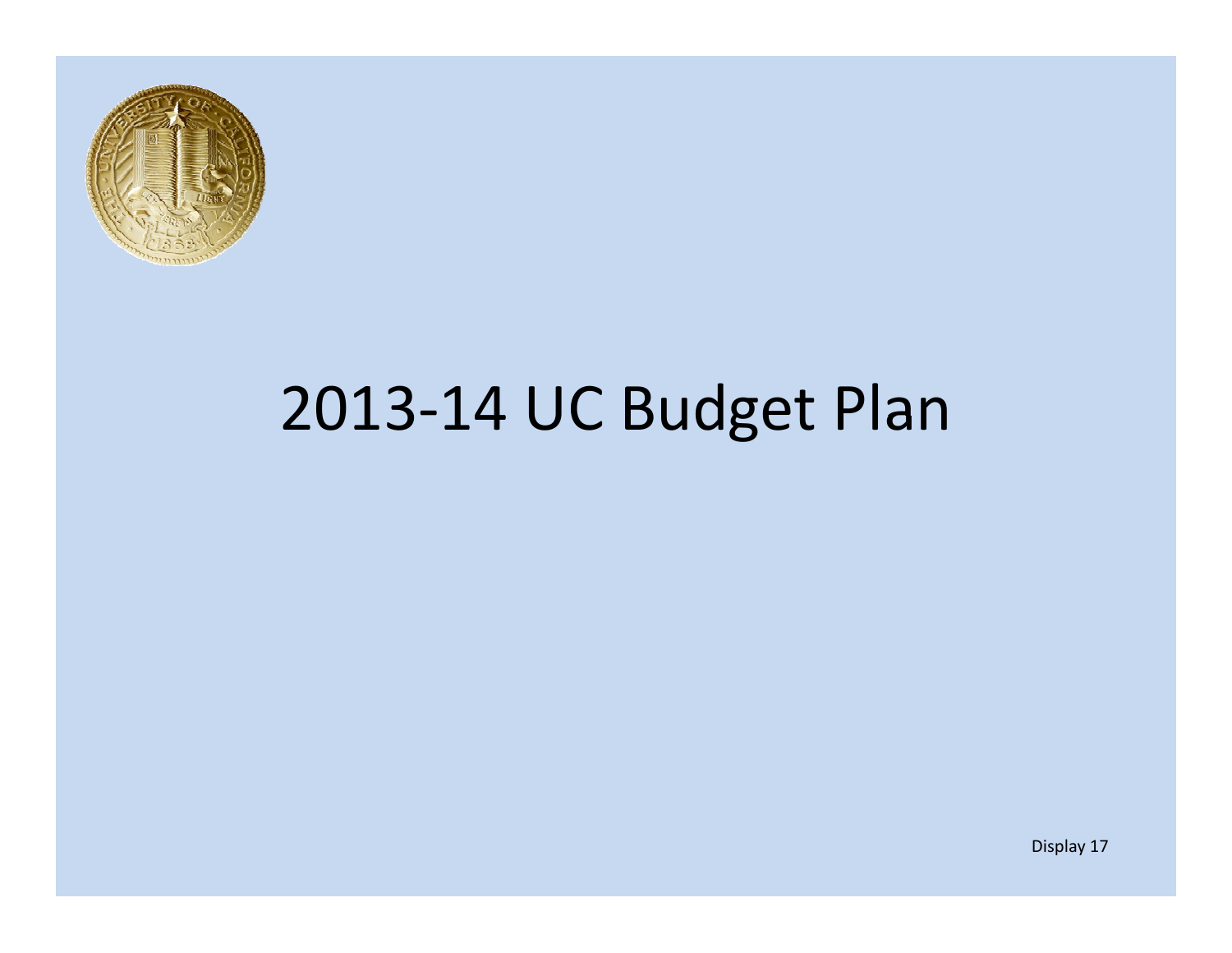![](_page_17_Picture_0.jpeg)

## Overview of 2013‐14 UC Budget Plan

- $\bullet$  UC's budget plan is now possible due to the passage of Proposition 30
- Expenditures include:
	- Enrollment Growth
	- –Compensation, Benefits and Non‐salary Items
	- – $-$  Reinvestment in Quality
	- Other Items
- Revenues include:
	- State General Funds
	- – Professional Degree Supplemental Tuition and UC General Funds
	- Alternative Revenues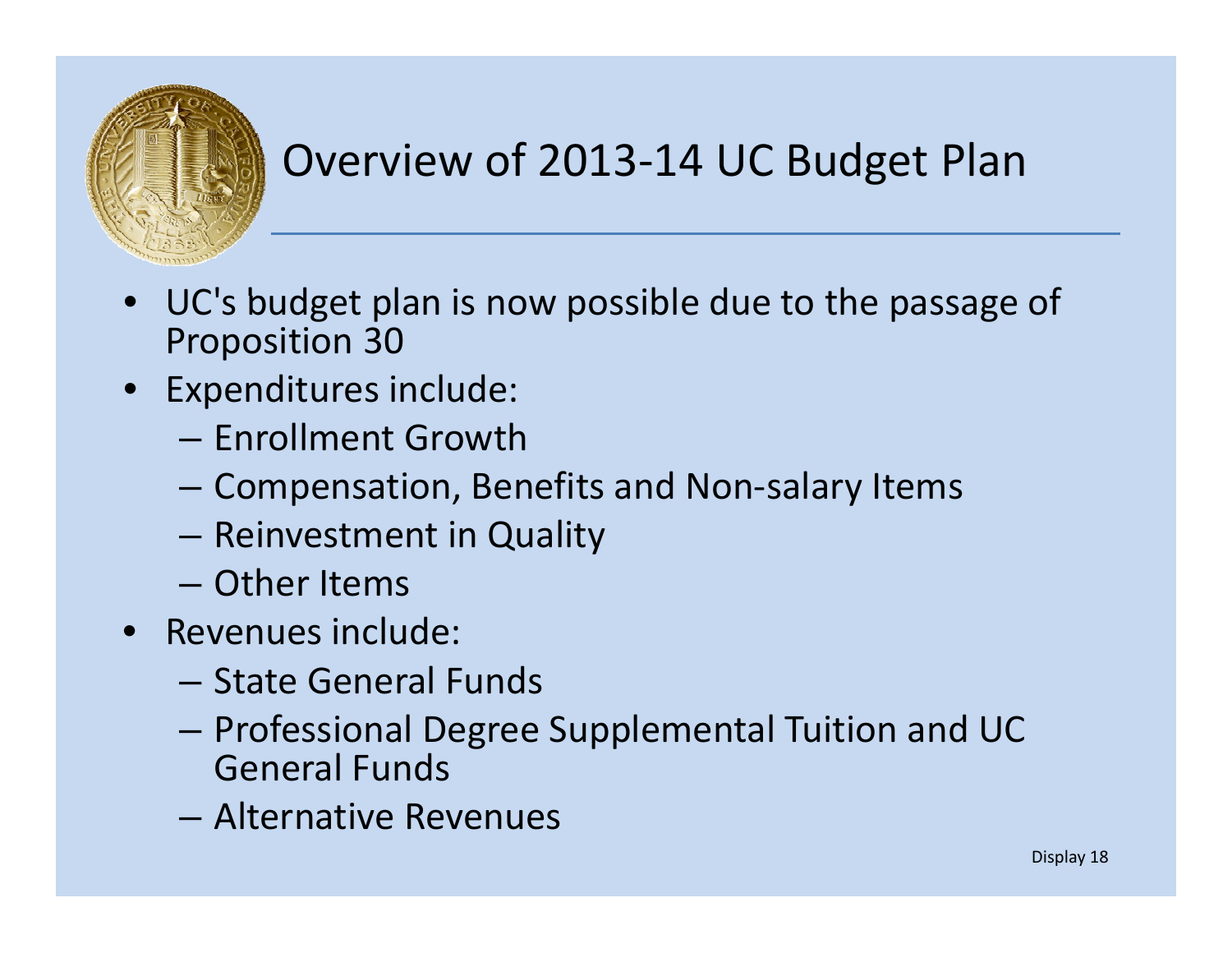![](_page_18_Picture_0.jpeg)

Enrollment Growth and Instructional Programs

| • 1% Enrollment Costs           | \$22.4 |
|---------------------------------|--------|
| • Professional School Programs* | 13.3   |
| • UC Riverside Medical School   | 15.0   |
| Subtotal                        | \$50.7 |

\* Programs subject to Professional Degree Supplemental Tuition.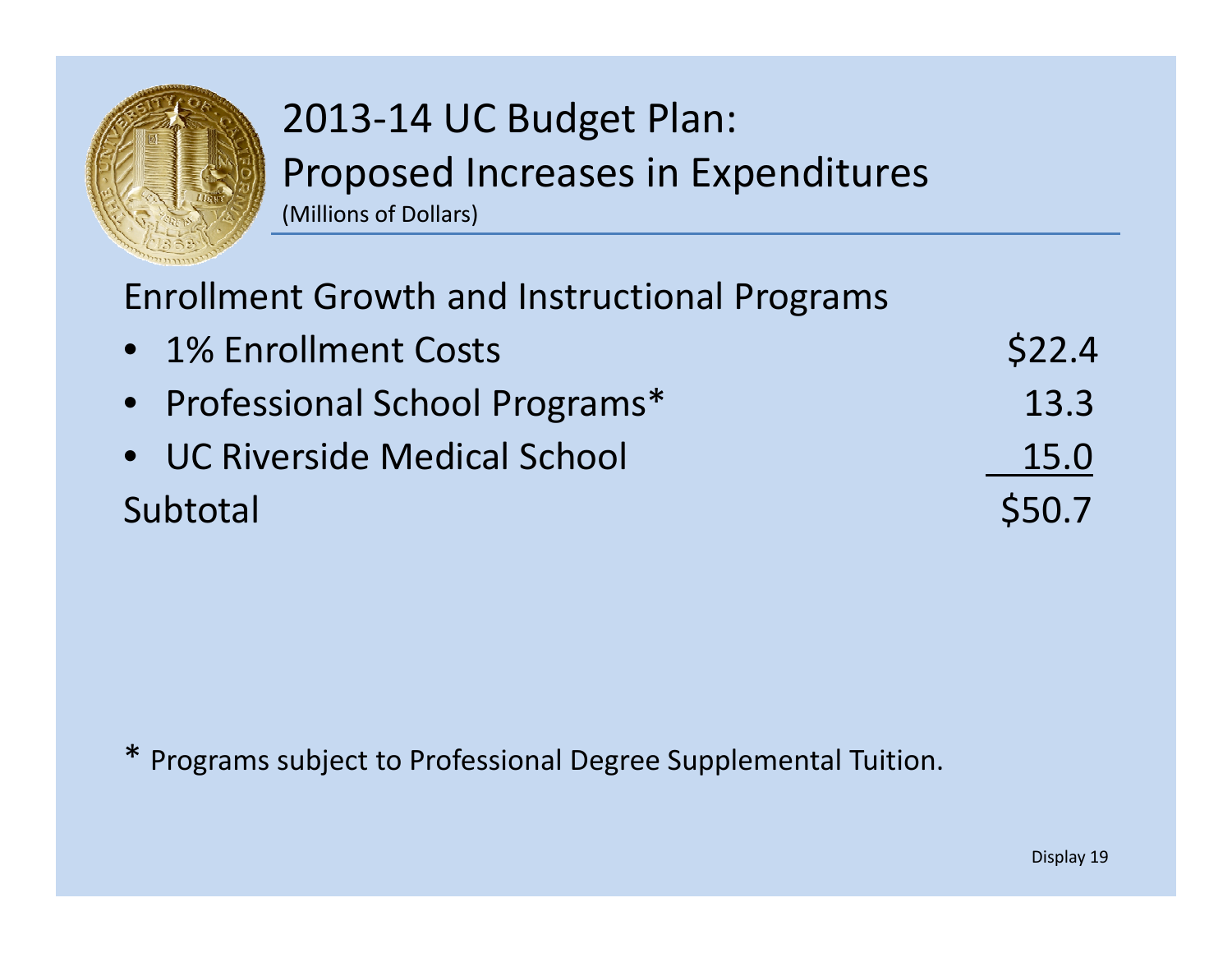![](_page_19_Picture_0.jpeg)

| <b>Compensation and Non-Salary Items</b> |        |
|------------------------------------------|--------|
| • Retirement Contributions               | \$77.2 |
| • Employee Health Benefits               | 11.4   |
| • Annuitant Health Benefits              | 6.4    |
| • Academic Merits                        | 30.0   |
| • Compensation                           | 100.2  |
| • Continuation Costs of 2012-13 Mid-Year |        |
| <b>Compensation Increase</b>             | 37.2   |
| • Non-salary Items                       | 23.7   |
| • Deferred Maintenance                   | 25.0   |
| Subtotal                                 |        |
|                                          |        |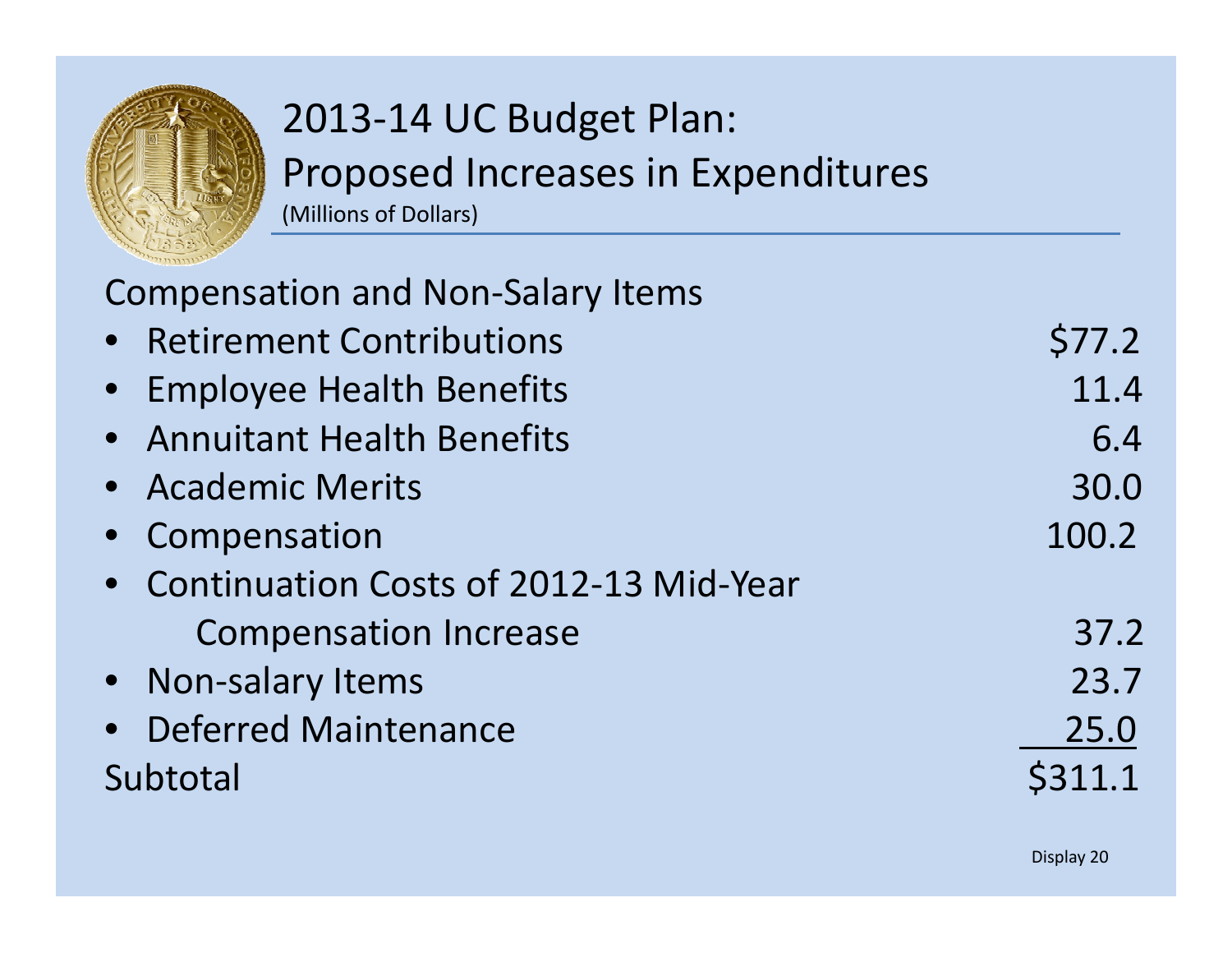![](_page_20_Picture_0.jpeg)

Reinvestment in Quality (first year of <sup>a</sup> multi‐year plan)

- •• Enhance Undergraduate Instructional Support \$35.0
- •• Increase Graduate Student Support 15.0
- •● Reduce Student-Faculty Ratio 40.0
- •Support Start-up Costs for New Faculty 20.0
- $\bullet$ • Reduce Faculty Salary Gap 25.0
- $\bullet$ • Reduce Staff Salary Gap 20.0 Subtotal\$155.0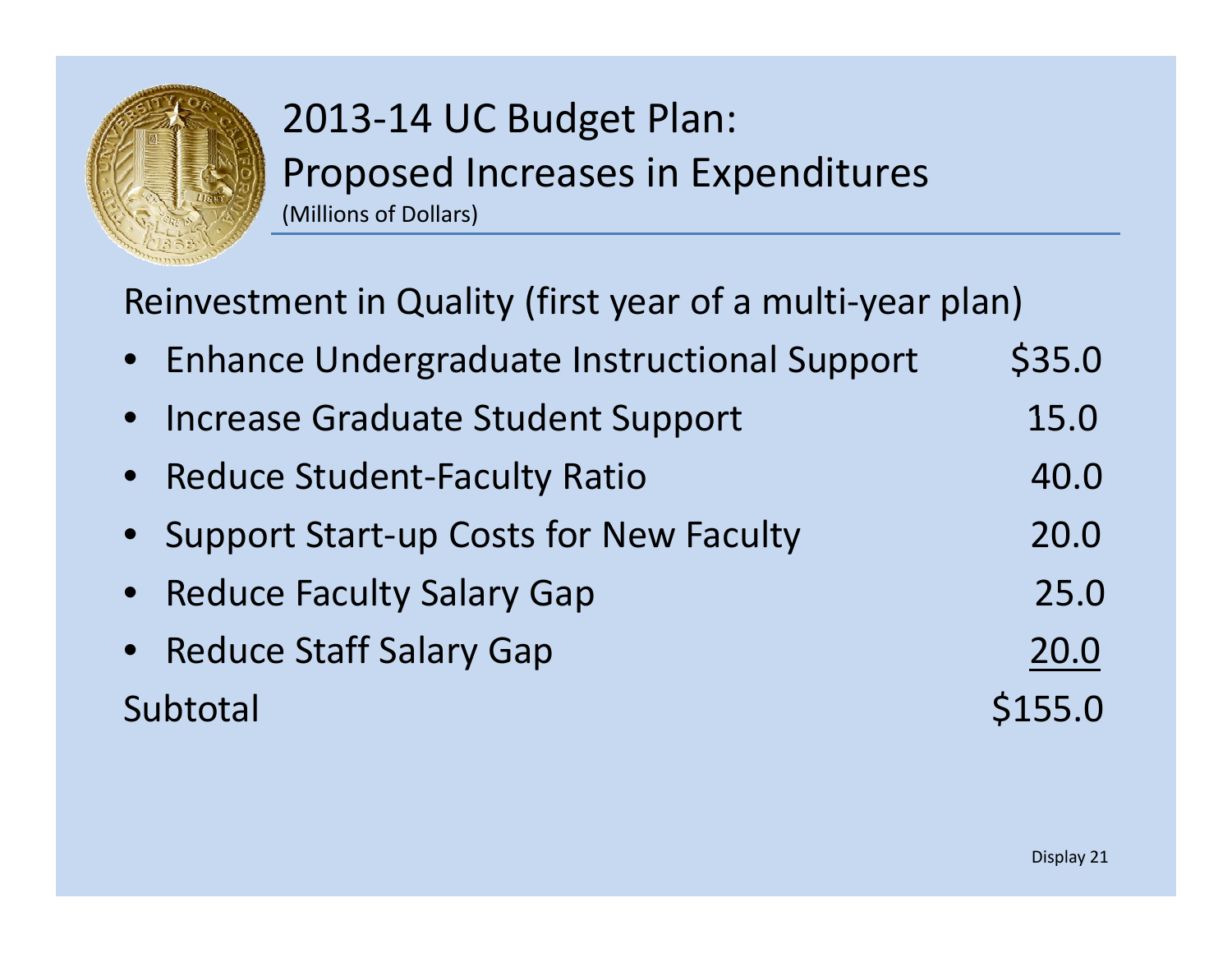![](_page_21_Picture_0.jpeg)

| Repayment of STIP borrowing from 2012-13 | \$60.0 |
|------------------------------------------|--------|
|                                          |        |

#### Financial Aid ‐ Professional Degree Supplemental Tuitionn \$7.5

Total Increase in Expenditures  $$584.3$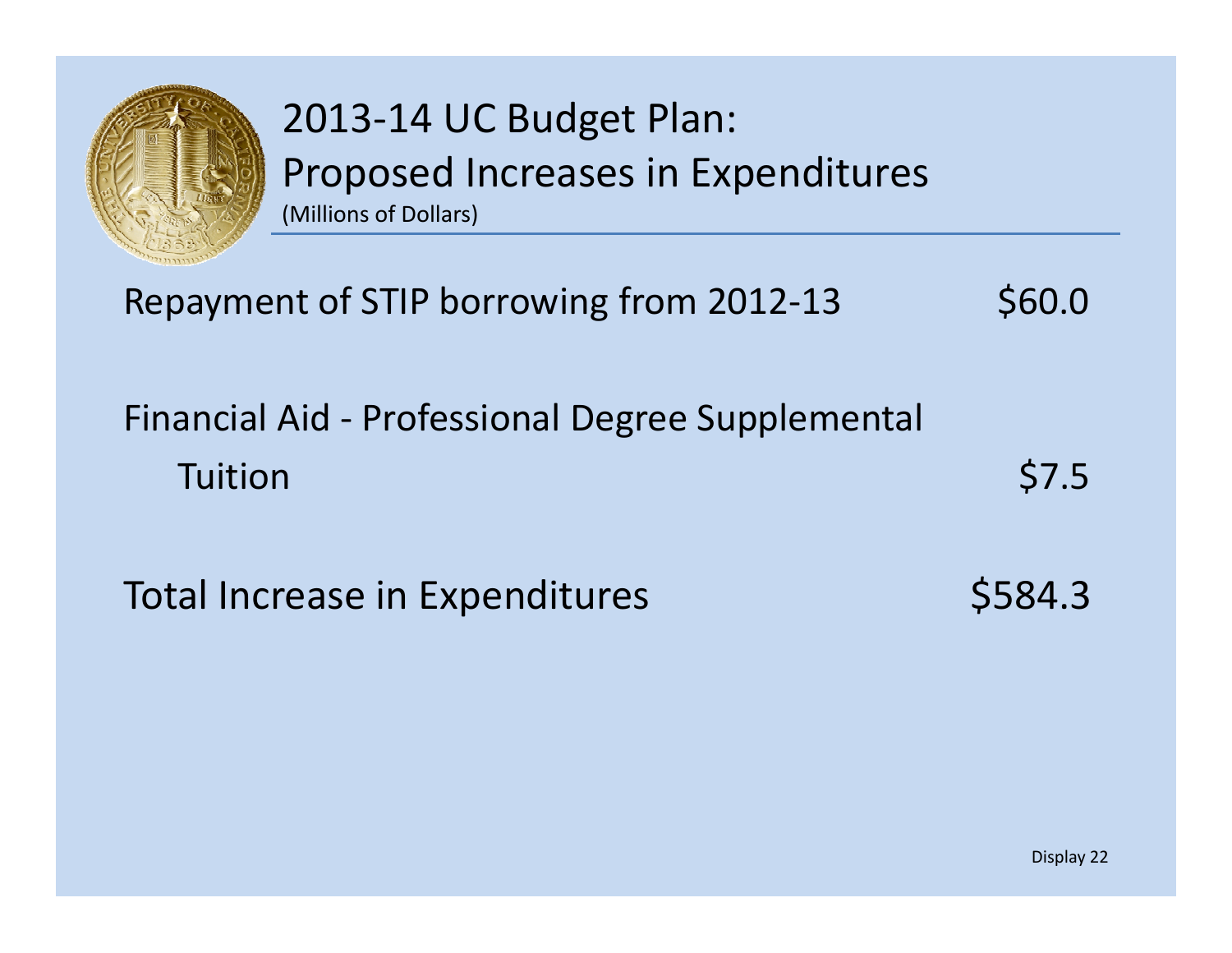![](_page_22_Picture_0.jpeg)

#### State General Funds

| • 2012-13 Tuition and Fee Buy-out | \$125.4 |
|-----------------------------------|---------|
| • 6% Base Budget Adjustment       | 150.2   |
| • UC Riverside Medical School     | 15.0    |

Subtotal\$290.6

Additional State General Funds or Net Revenue from Tuition and Fee Increase **\$126.5**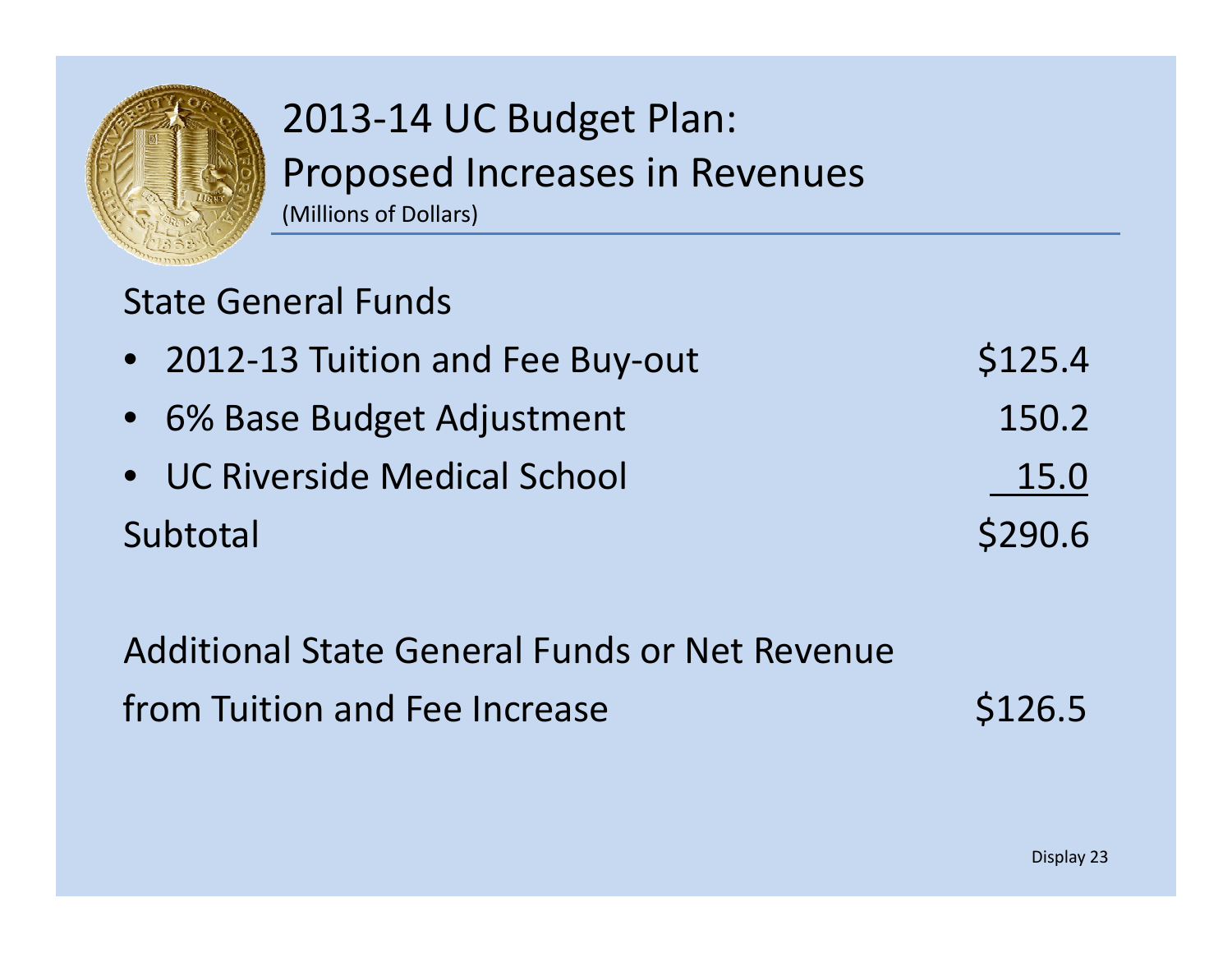![](_page_23_Picture_0.jpeg)

#### Professional Degree Supplemental Tuition increases \$20.8

#### UC General Funds

| • Nonresident Supplemental Tuition | \$23.0 |
|------------------------------------|--------|
| • Indirect Cost Recovery           | 3.4    |
| Subtotal                           | \$26.4 |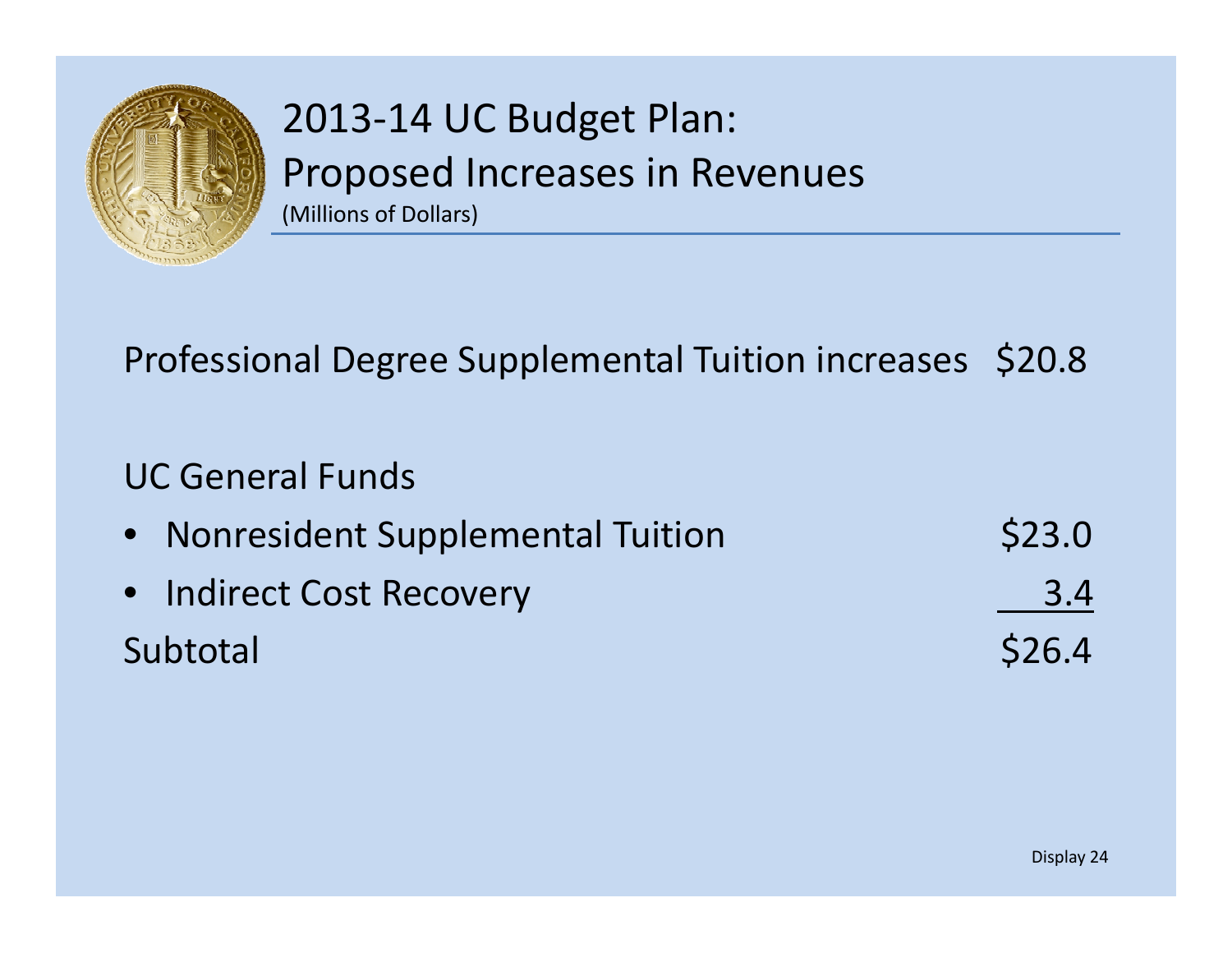![](_page_24_Picture_0.jpeg)

#### Alternative Revenues

| • Debt Restructuring              | \$80.0  |
|-----------------------------------|---------|
| • Asset Management (STIP to TRIP) | 20.0    |
| • Systemwide Contracts            | 20.0    |
| Subtotal                          | \$120.0 |

### Total Increase in Revenues **\$584.3**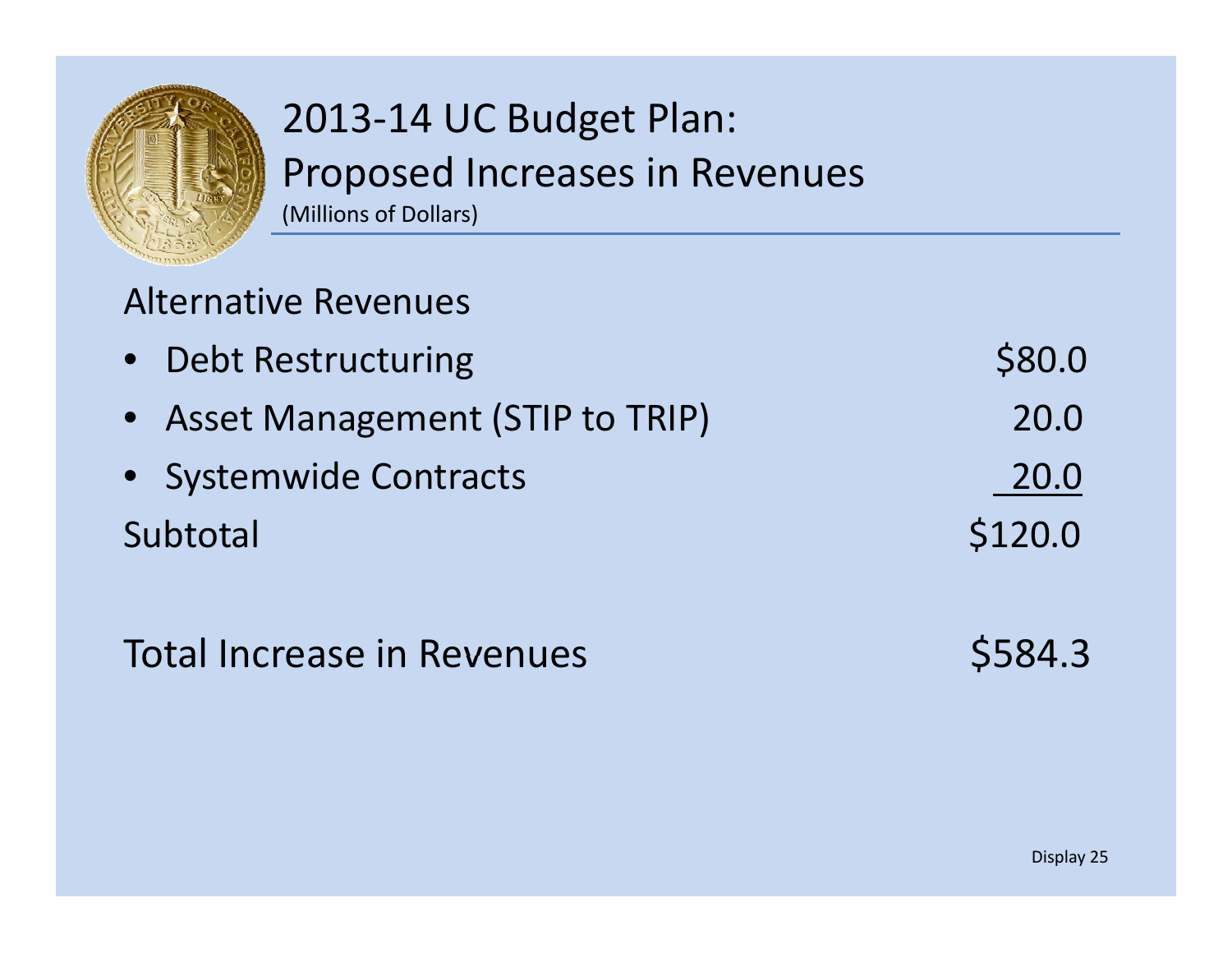![](_page_25_Picture_0.jpeg)

## 2013‐14 UC State‐Funded Capital Outlay Program

- UC requests \$788.5M in State capital outlay funds for 39 major capital projects
	- 12 new facilities (\$432.7M)
	- – 17 renovation and infrastructure improvement projects  $($133.9M)$
	- 1 project for equipment in <sup>a</sup> new building already under construction (\$4.3M)
	- –9 seismic and life safety projects (\$217.7M)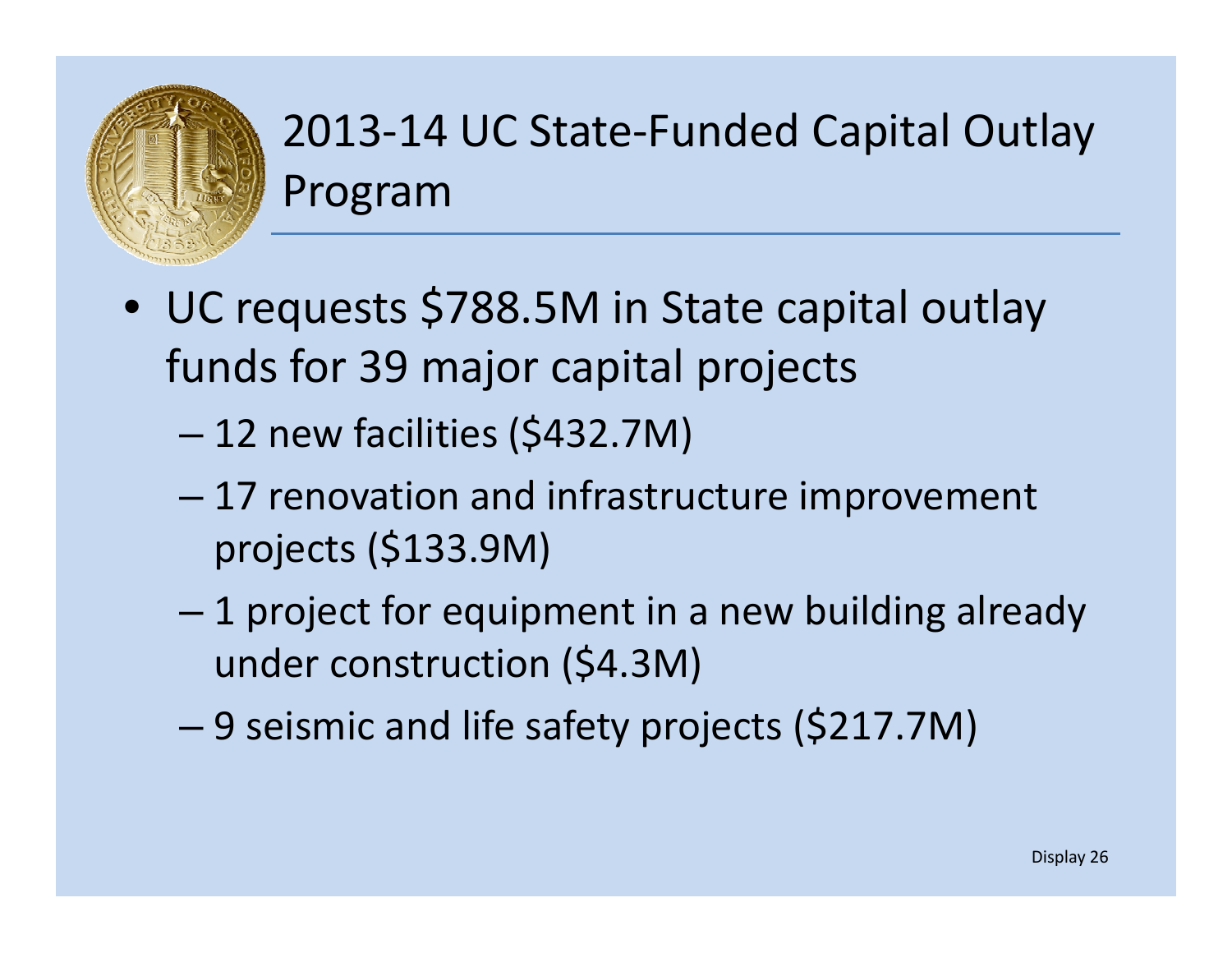![](_page_26_Picture_0.jpeg)

## Next Steps

- • Negotiate <sup>a</sup> multi‐year funding agreement for inclusion in the 2013‐14 Governor's Budget and seek its endorsement by the Legislature
- Obtain legislative approval of lease revenue bond restructuring proposal
- Secure additional State General Funds or implement a tuition and fee increase to help fund the 2013‐14 budget plan
- Introduce a new long‐range budget plan in the context of stable State funding going forward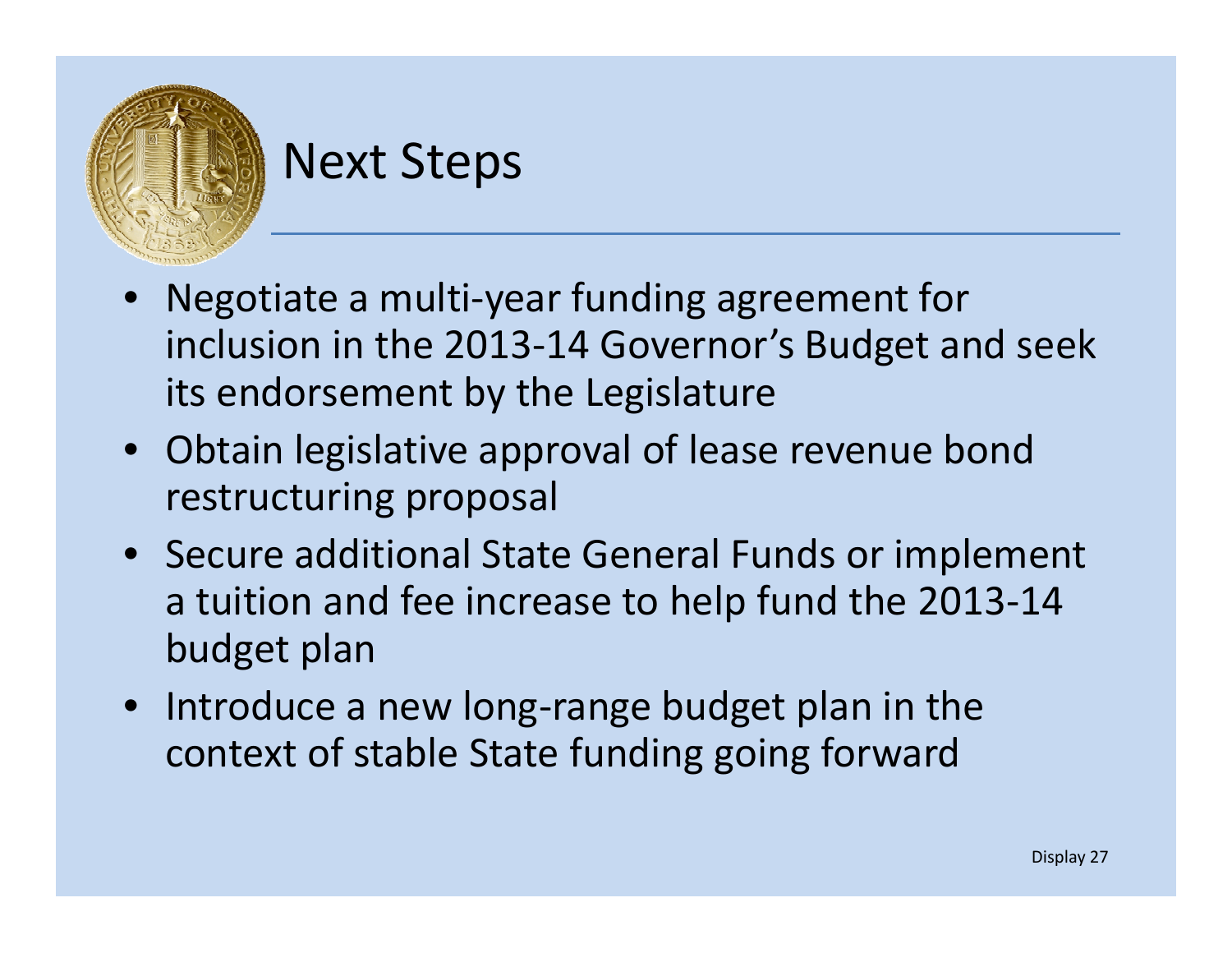![](_page_27_Picture_0.jpeg)

- $\bullet$  Proposition 30 makes it possible for UC to leverage its many‐faceted efforts to secure alternative revenues and operational efficiencies to ensure UC's future as <sup>a</sup> world‐class public research university
- Proposition 30 offers the promise of fiscal stability by setting <sup>a</sup> foundation for <sup>a</sup> multi‐year funding plan and a path for recovering from the extraordinary funding losses of the last several years